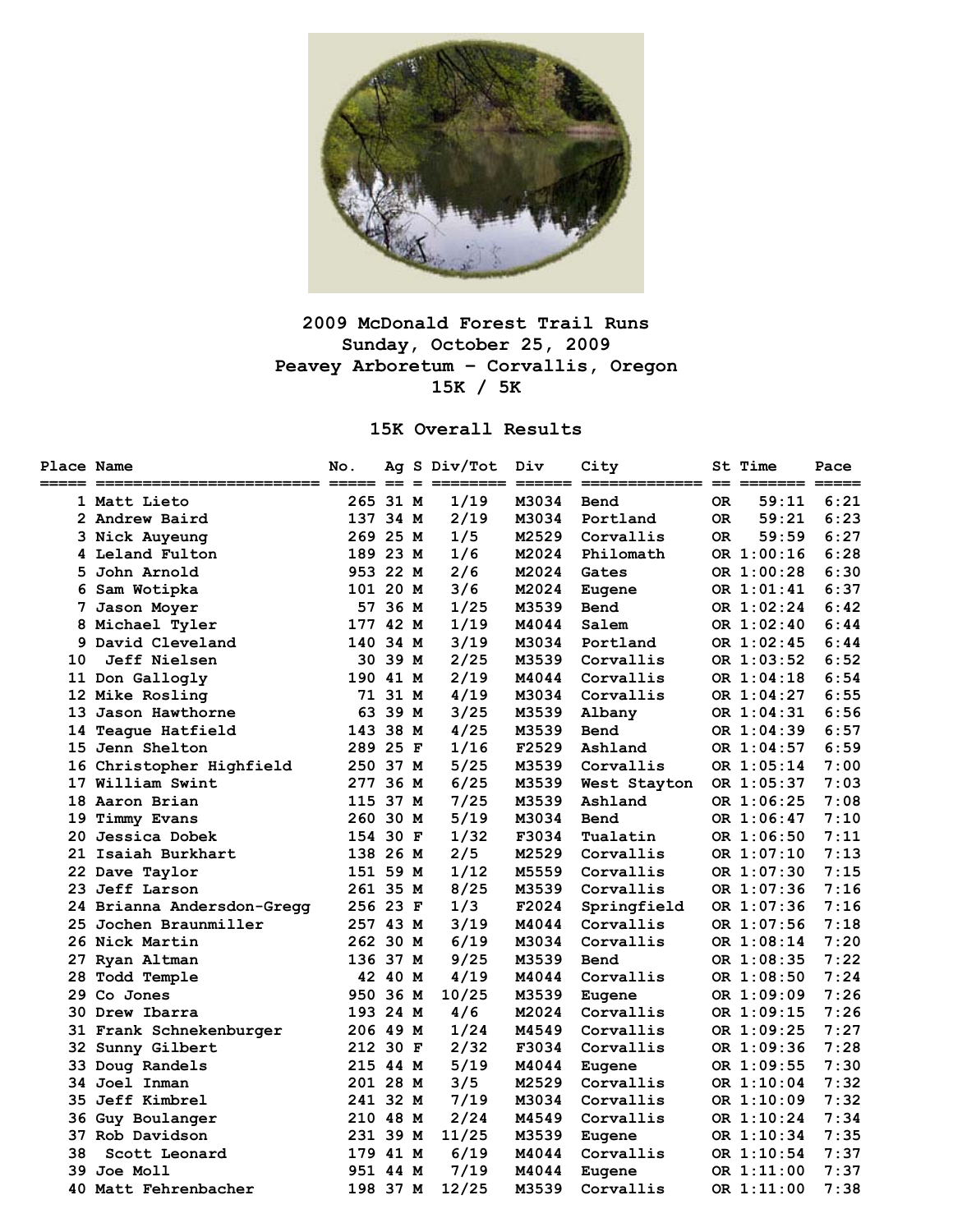| 41 Timothy Duringer                  | 219 33 M             | 8/19          | M3034          | Brownsville    | OR 1:11:15               | 7:39         |
|--------------------------------------|----------------------|---------------|----------------|----------------|--------------------------|--------------|
| 42 Bradley Markle                    | 194 23 M             | 5/6           | M2024          | Corvallis      | OR 1:11:19               | 7:40         |
| 43 Pam Smith                         | 186 35 F             | 1/16          | <b>F3539</b>   | Salem          | OR 1:11:50               | 7:43         |
| 44 Stanley Hall                      | 952 55 M             | 2/12          | M5559          | Eugene         | OR 1:11:57               | 7:44         |
| 45 Todd Reeve                        | 36 39 M              | 13/25         | M3539          | Corvallis      | OR 1:12:13               | 7:45         |
| 46 Tom Wilson                        | 278 32 M             | 9/19          | M3034          | Eugene         | OR 1:12:23               | 7:46         |
| 47 Piper McDonald                    | 273 13 F             | 1/4           | F0119          | Bend           | OR 1:12:25               | 7:47         |
| 48 Erica Pohl                        | 204 33 F             | 3/32          | F3034          | Corvallis      | OR 1:12:27               | 7:47         |
| 49 Mikio Miyozoe                     | 105 33 M             | 10/19         | M3034          | Corvallis      | OR 1:12:45               | 7:49         |
| 50 Kristin Lesseig                   | 48 43 F              | 1/27          | F4044          | Corvallis      | OR 1:12:51               | 7:49         |
| 51 Gary Terlecki                     | 100 34 M             | 11/19         | M3034          | Salem          | OR 1:12:55               | 7:50         |
| 52 David Dickson                     | 187 30 M             | 12/19         | M3034          | Corvallis      | OR 1:13:15               | 7:52         |
| 53 Tom Cordier                       | 109 46 M             | $3/24$        | <b>M4549</b>   | Corvallis      | OR 1:13:36               | 7:54         |
| 54 Eric Adams                        | 945 35 M             | 14/25         | M3539          | Albany         | OR 1:14:28               | 8:00         |
| 55 Randall Law                       | 55 54 M              | 1/9           | M5054          | Corvallis      | OR 1:14:47               | 8:02         |
| 56 Mickey McDonald                   | 272 47 M             | 4/24          | M4549          | Bend           | OR 1:14:49               | 8:02         |
| 57 Tawnie McDonald                   | 274 46 F             | 1/17          | F4549          | Bend           | OR 1:14:56               | 8:03         |
| 58 Tony Cessanese                    | 15 48 M              | 5/24          | <b>M4549</b>   | Eugene         | OR 1:15:03               | 8:04         |
| 59 Uwe Hermes                        | 232 35 M             | 15/25         |                | M3539 Portland | OR 1:16:05               | 8:10         |
| 60 Rich Kane                         |                      |               |                | Corvallis      |                          |              |
|                                      | 948 47 M             | 6/24          | <b>M4549</b>   |                | OR 1:16:31               | 8:13         |
| 61 Jennifer Overlook                 | 98 34 F              | 4/32          | F3034          | Burbank        | CA 1:16:48               | 8:15         |
| 62 Regan McMorris                    | 222 46 M             | 7/24          | <b>M4549</b>   | Corvallis      | OR 1:16:59               | 8:16         |
| 63 David Bateham                     | 106 49 M             | 8/24          | <b>M4549</b>   | Corvallis      | OR 1:17:06               | 8:17         |
| 64 Theo Dreher                       | 32 54 M              | 2/9           | <b>M5054</b>   | Corvallis      | OR 1:17:07               | 8:17         |
| 65 Scott Hadden                      | 47 41 M              | 8/19          | M4044          | Salem          | OR 1:17:11               | 8:17         |
| 66 Kyle Kotwica                      | 157 44 M             | 9/19          | <b>M4044</b>   | Corvallis      | OR 1:17:22               | 8:18         |
| 67 Larry Dunlap                      | 170 67 M             | 1/3           | <b>M6569</b>   | Eugene         | OR 1:17:45               | 8:21         |
| 68 Shandi Maxwell                    | 96 32 F              | 5/32          | F3034          | Salem          | OR 1:17:52               | 8:22         |
| 69 Warren Coffeen                    | 116 37 M             | 16/25         | M3539          | Corvallis      | OR 1:18:12               | 8:24         |
| 70 Scott Kruis                       | 158 47 M             | 9/24          | <b>M4549</b>   | Corvallis      | OR 1:18:16               | 8:24         |
| <b>71 Ellen Aster</b>                | 240 19 F             | 2/4           | F0119          | Socorro        | NM 1:18:17               | 8:24         |
| 72 Nina Ceja                         | 230 29 F             | 2/16          | F2529          | Salem          | OR 1:18:22               | 8:25         |
| 73 Joe Mosley                        | 35 55 M              | 3/12          | M5559          | Eugene         | OR 1:18:25               | 8:25         |
| 74 Kelly Albers                      | 39 34 F              | 6/32          | F3034          | Albany         | OR 1:18:25               | 8:25         |
| 75 Stasi Kasianchuk                  | 213 25 F             | 3/16          | <b>F2529</b>   | Corvallis      | OR 1:18:29               | 8:26         |
| 76 John Klock                        | 225 49 M             | 10/24         | <b>M4549</b>   | Albany         | OR 1:19:00               | 8:29         |
| 77 Brenda Risinger                   | 286 39 F             | 2/16          |                | F3539 Albany   | OR 1:19:08               | 8:30         |
| 78 Brian Dugovich                    | 125 27 M             | 4/5           | M2529          | Corvallis      | OR 1:19:22               | 8:31         |
| 79 Trisha Kluge                      | 127 49 F             | 2/17          | F4549          | Eugene         | OR 1:19:37               | 8:33         |
| 80 Brian Kier                        | 133 42 M             | 10/19         | M4044          | Albany         | OR 1:19:39               | 8:33         |
| 81 Mark Porter                       | 112 32 M 13/19       |               | M3034          | Corvallis      | OR 1:19:40               | 8:33         |
| 82 Sydney Running                    | 236 23 F             | 2/3           | F2024          | Corvallis      | OR 1:19:58               | 8:35         |
| 83 Max Paulus                        | 120 35 M 17/25       |               | M3539          | Salem          | OR 1:20:25               | 8:38         |
| 84 Sean Ross                         | 20 40 M              | 11/19         | <b>M4044</b>   | Corvallis      | OR 1:20:28               | 8:38         |
| 85 Peter Rabenold                    | 283 48 M             | 11/24         | <b>M4549</b>   | Corvallis      | OR 1:20:30               | 8:39         |
| 86 John Deroin                       | 67 48 M              | 12/24         | <b>M4549</b>   | Springfield    | OR 1:20:54               | 8:41         |
| 87 Mehmet Kupeli                     | 159 51 M             | 3/9           | M5054          | Corvallis      | OR 1:21:00               | 8:42         |
| 88 Joe Kregah                        | 297 65 M             | 2/3           | <b>M6569</b>   | Portland       | OR 1:21:14               | 8:43         |
| 89 Tom Klint                         | 103 38 M             | 18/25         | M3539          | Eugene         | OR 1:21:17               | 8:44         |
| 90 Ian Rose                          | 182 42 M             | 12/19         | <b>M4044</b>   | Eugene         | OR 1:21:29               | 8:45         |
|                                      |                      |               |                |                |                          |              |
| 91 Emily Cleveland<br>92 Scott Noble | 293 28 F<br>954 34 M | 4/16<br>14/19 | F2529<br>M3034 | Portland       | OR 1:21:31<br>OR 1:22:28 | 8:45<br>8:51 |
|                                      |                      |               |                | Eugene         |                          |              |
| 93 Sharon Rogers                     | 51 48 F              | 3/17          | F4549          | Noti           | OR 1:22:42               | 8:53         |
| 94 Sean Larsen                       | 174 41 M             | 13/19         | M4044          | Portland       | OR 1:22:56               | 8:54         |
| 95 Andrew Miller                     | 287 13 M             | 1/2           | M0119          | Corvallis      | OR 1:22:58               | 8:54         |
| 96 Jan Silverio                      | 148 57 M             | 4/12          | M5559          | Corvallis      | OR 1:23:10               | 8:56         |
| 97 Jonathan Neher                    | 234 30 M             | 15/19         | M3034          | Fairview       | OR 1:23:15               | 8:56         |
| 98 Giovanna Rosenlicht               | 113 49 F             | 4/17          | <b>F4549</b>   | Corvallis      | OR 1:23:22               | 8:57         |
| 99 Jeanette Groesz                   | 132 60 F             | 1/5           | F6064          | Redmond        | OR 1:23:38               | 8:59         |
| 100 Lisa Macy-baker                  | 175 33 F             | $7/32$        | F3034          | McMinneville   | OR 1:23:53               | 9:00         |
| 101 Andrew Albrecht                  | 128 26 M             | 5/5           | M2529          | Corvallis      | OR 1:24:14               | 9:03         |
| 102 Alison Paulus                    | 121 32 F             | 8/32          | <b>F3034</b>   | Salem          | OR 1:24:26               | 9:04         |
| 103 Tato Sumantri                    | 165 51 M             | 4/9           | M5054          | Eugene         | OR 1:24:36               | 9:05         |
| 104 Martha Rockey                    | 59 50 F              | 1/9           | <b>F5054</b>   | Corvallis      | OR 1:24:39               | 9:05         |
| 105 Melanie Mangin                   | 95 47 F              | 5/17          | <b>F4549</b>   | Bend           | OR 1:25:35               | 9:11         |
| 106 Morgan Waldner                   | 83 30 F              | 9/32          | F3034          | Keizer         | OR 1:26:08               | 9:15         |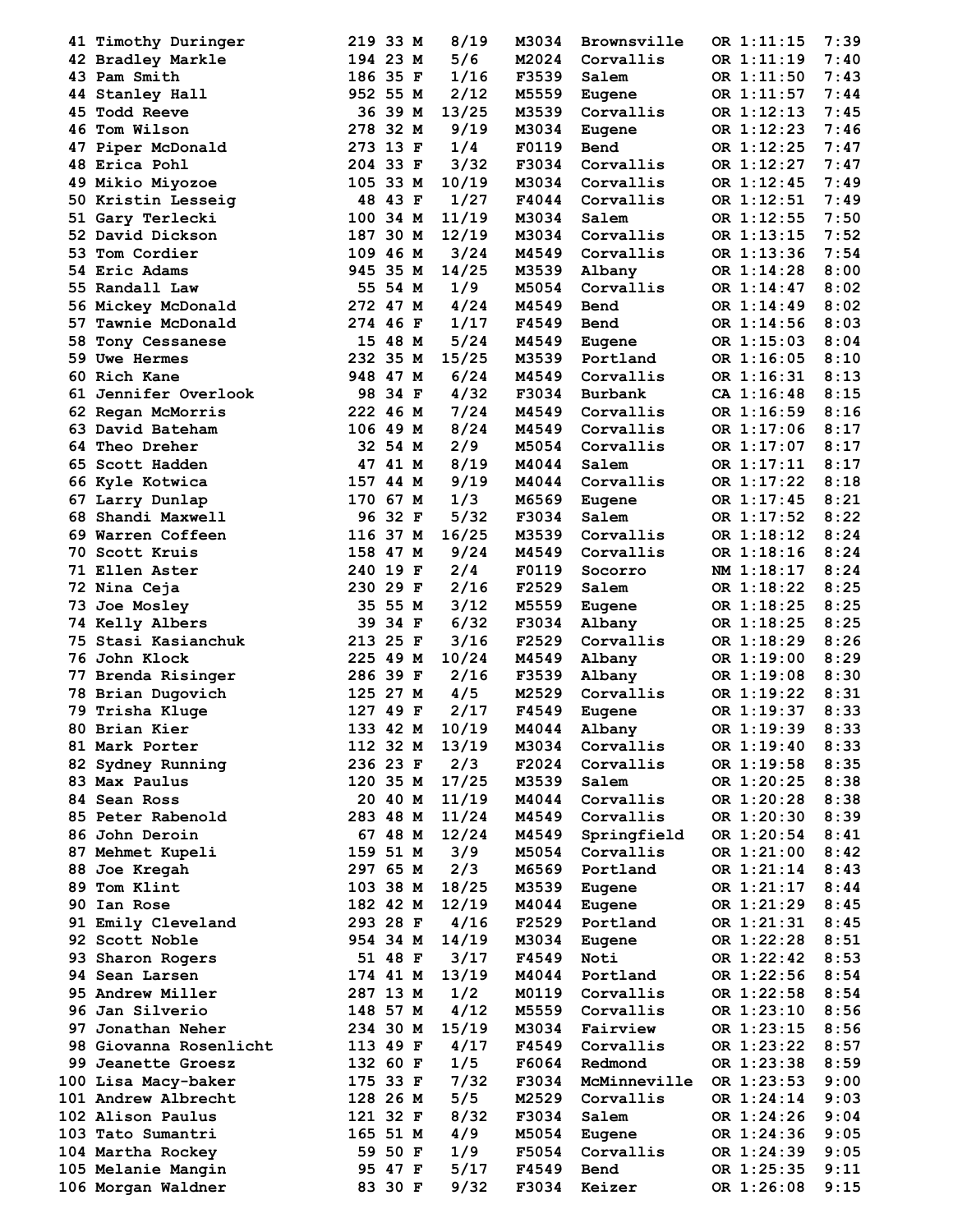| 107 Erin Hume     |                       |          | 191 42 F | 2/27           | F4044        | Siletz                   | OR 1:26:23       | 9:17 |
|-------------------|-----------------------|----------|----------|----------------|--------------|--------------------------|------------------|------|
| 108 John Kluge    |                       | 126 49 M |          | 13/24          | <b>M4549</b> | Eugene                   | OR 1:26:32       | 9:17 |
| 109 Keri Sullivan |                       | 184 34 F |          | 10/32          | F3034        | Portland                 | OR 1:26:37       | 9:18 |
| 110 Philip Huang  |                       |          | 263 33 M | 16/19          | M3034        | Portland                 | OR 1:26:38       | 9:18 |
|                   | 111 Dennis Sullivan   | 183 35 M |          | 19/25          | M3539        | Portland                 | OR 1:26:43       | 9:19 |
| 112 Sharon Mosley |                       |          | 34 46 F  | 6/17           | F4549        | <b>Eugene</b>            | OR 1:26:45       | 9:19 |
|                   |                       |          |          |                |              |                          |                  |      |
|                   | 113 Suzanne Marinello | 255 52 F |          | 2/9            | F5054        | Corvallis                | OR 1:26:49       | 9:19 |
| 114 Tara Neill    |                       | 281 33 F |          | 11/32          | F3034        | Corvallis                | OR 1:26:53       | 9:20 |
| 115 Holly Berman  |                       | 280 32 F |          | 12/32          | F3034        | Corvallis                | OR 1:27:11       | 9:22 |
| 116 Steve Goss    |                       |          | 200 47 M | 14/24          | <b>M4549</b> | Corvallis                | OR 1:27:24       | 9:23 |
|                   | 117 Kristen Collantes | 178 28 F |          | 5/16           | F2529        | Portland                 | OR 1:27:42       | 9:25 |
| 118 Tonya Olson   |                       |          | 955 40 F | 3/27           | F4044        | Eugene                   | OR 1:28:18       | 9:29 |
|                   | 119 Kelly Candanoza   |          | 93 37 F  | 3/16           | F3539        | Philomath                | OR 1:28:23       | 9:29 |
| 120 Alan Calvert  |                       | 169 35 M |          | 20/25          | M3539        | Corvallis                | OR 1:28:55       | 9:33 |
|                   | 121 Nicolette Laurie  | 144 36 F |          | 4/16           | <b>F3539</b> | Portland                 | OR 1:28:56       | 9:33 |
|                   |                       |          |          |                |              |                          |                  |      |
| 122 Kelly Shelton |                       |          | 41 33 F  | 13/32          | F3034        | Lebanon                  | OR 1:28:56       | 9:33 |
| 123 Anne Miller   |                       | 176 44 F |          | 4/27           |              | F4044 Corvallis          | OR 1:29:27       | 9:36 |
| 124 Evan O'Neill  |                       | 147 44 F |          | $5/27$         |              | F4044 Portland           | OR 1:29:31       | 9:37 |
| 125 Kelsey Ward   |                       |          | 91 18 F  | 3/4            |              | F0119 Eugene             | OR 1:29:33       | 9:37 |
| 126 Jean Rand     |                       |          | 76 60 F  | 2/5            | <b>F6064</b> | Eugene                   | OR 1:29:44       | 9:38 |
|                   | 127 Nalisha Johnson   | 111 27 F |          | 6/16           | F2529        | Corvallis                | OR 1:30:13       | 9:41 |
|                   | 128 William Franklin  | 249 40 M |          | 14/19          | <b>M4044</b> | San Francisco CA 1:30:20 |                  | 9:42 |
| 129 Matt Busick   |                       | 294 32 M |          | 17/19          | M3034        | Corvallis                | OR 1:30:25       | 9:43 |
| 130 Sandy Fuerst  |                       |          | 33 29 F  | 7/16           | F2529        | Corvallis                | OR 1:30:33       | 9:43 |
|                   |                       |          |          | 7/17           |              |                          | OR 1:30:42       |      |
| 131 Tanya Davalon |                       |          | 37 45 F  |                | F4549        | Corvallis                |                  | 9:44 |
| 132 Colleen Moyer |                       |          | 65 39 F  | 5/16           | F3539        | Bend                     | OR 1:30:43       | 9:44 |
| 133 Marla Hill    |                       | 117 28 F |          | 8/16           | <b>F2529</b> | Corvallis                | OR 1:30:52       | 9:45 |
| 134 Sherry Farley |                       | 242 33 F |          | 14/32          | F3034        | Corvallis                | OR 1:31:04       | 9:47 |
| 135 Tom Lea       |                       |          | 959 49 M | 15/24          | <b>M4549</b> | Portland                 | OR 1:31:27       | 9:49 |
| 136               | Curtis Crothers       | 141 50 M |          | 5/9            | <b>M5054</b> | Portland                 | OR 1:31:28       | 9:49 |
| 137 Wendy Tegan   |                       | 238 45 F |          | 8/17           | <b>F4549</b> | Corvallis                | OR 1:31:39       | 9:50 |
| 138 Jim MacDonald |                       |          | 64 40 M  | 15/19          | <b>M4044</b> | Twin Falls               | ID 1:31:41       | 9:51 |
| 139 Anne Bentley  |                       |          | 85 34 F  | 15/32          | F3034        | Portland                 | OR 1:31:43       | 9:51 |
|                   | 140 William Johnson   |          | 54 66 M  | 3/3            | M6569        | Bend                     | OR 1:32:02       | 9:53 |
|                   |                       |          |          |                |              |                          |                  |      |
|                   | 141 Tomone Kawamura   |          | 25 40 F  | 6/27           | F4044        | Camas                    | WA 1:32:11       | 9:54 |
| 142 Karyn Smoot   |                       | 149 18 F |          | 4/4            |              | F0119 Eugene             | OR 1:32:14       | 9:54 |
| 143 Jim Roy       |                       |          | 82 57 M  | 5/12           |              | M5559 Albany             | OR 1:32:29       | 9:56 |
| 144 Dave Leigh    |                       |          | 90 48 M  | 16/24          | <b>M4549</b> | Corvallis                | OR 1:32:30       | 9:56 |
| 145 Naomi Oak     |                       |          | 26 36 F  | 6/16           | F3539        | Corvallis                | OR 1:32:49       | 9:58 |
| 146 Pavel Milonov |                       |          |          | 252 45 M 17/24 | M4549        | Corvallis                | OR 1:32:49       | 9:58 |
| 147 Sam Fox       |                       |          | 295 36 M | 21/25          | M3539        | Corvallis                | OR 1:32:58 9:59  |      |
| 148 Cori Hall     |                       | 220 30 F |          | 16/32          | F3034        | Corvallis                | OR 1:33:05 10:00 |      |
| 149 Alysia Cohen  |                       |          | 60 31 F  | 17/32          | F3034        | Corvallis                | OR 1:33:27 10:02 |      |
|                   |                       |          |          |                |              |                          |                  |      |
| 150 Bill White    |                       |          | 282 38 M | 22/25          | M3539        | Salem                    | OR 1:33:42 10:04 |      |
| 151 Rich Duncombe |                       | 188 52 M |          | 6/9            | M5054        | Corvallis                | OR 1:33:48 10:04 |      |
|                   | 152 Meredith Plummer  |          | 300 38 F | 7/16           | <b>F3539</b> | Corvallis                | OR 1:33:56 10:05 |      |
| 153 Mary Canton   |                       | 139 27 F |          | 9/16           | F2529        | Corvallis                | OR 1:33:57 10:05 |      |
| 154 Bill Wendt    |                       |          | 84 51 M  | 7/9            | M5054        | Beaverton                | OR 1:33:59 10:05 |      |
| 155 Doris Aponte  |                       | 129 55 F |          | 1/3            | F5559        | Lebanon                  | OR 1:34:25 10:08 |      |
| 156 Sourabh Apte  |                       | 208 36 M |          | 23/25          | M3539        | Corvallis                | OR 1:34:28 10:09 |      |
|                   | 157 Sheri Philpott    |          | 70 50 F  | 3/9            | F5054        | Terrebonne               | OR 1:34:33 10:09 |      |
| 158 Steve Payne   |                       | 258 59 M |          | 6/12           | M5559        | Corvallis                | OR 1:34:36 10:09 |      |
|                   |                       |          |          |                |              |                          |                  |      |
|                   | 159 Suzanne Remillard | 162 45 F |          | 9/17           | F4549        | Corvallis                | OR 1:34:40 10:10 |      |
| 160 Becky Garrett |                       |          | 24 61 F  | 3/5            | <b>F6064</b> | Corvallis                | OR 1:34:46 10:10 |      |
|                   | 161 Colleen Llewellyn | 134 43 F |          | 7/27           | F4044        | Corvallis                | OR 1:35:16 10:14 |      |
| 162 Thomas Berrey |                       |          | 72 54 M  | 8/9            | M5054        | Corvallis                | OR 1:35:19 10:14 |      |
| 163 Liz Martin    |                       |          | 145 34 F | 18/32          | F3034        | Corvallis                | OR 1:35:29 10:15 |      |
| 164 Erica Semeyn  |                       |          | 99 31 F  | 19/32          | F3034        | Portland                 | OR 1:35:58 10:18 |      |
| 165 Meg Palmsten  |                       | 254 33 F |          | 20/32          | F3034        | Albany                   | OR 1:36:19 10:20 |      |
| 166 Nancy Glass   |                       | 957 41 F |          | 8/27           | F4044        | Baltimore                | MD 1:36:30 10:22 |      |
|                   |                       |          |          | 9/27           |              |                          |                  |      |
| 167 Niki Larson   |                       | 221 43 F |          |                | F4044        | Portland                 | OR 1:36:31 10:22 |      |
|                   | 168 Lazeni Koulibali  | 173 46 M |          | 18/24          | M4549        | Salem                    | OR 1:36:56 10:24 |      |
| 169 Ward Nelson   |                       |          | 203 9 M  | 2/2            | M0119        | Corvallis                | OR 1:37:34 10:28 |      |
| 170 Heather Lynch |                       | 104 39 F |          | 8/16           | F3539        | Bend                     | OR 1:37:36 10:29 |      |
|                   | 171 Stephanie Randels | 235 45 F |          | 10/17          | F4549        | Eugene                   | OR 1:37:45 10:30 |      |
| 172 Carly Neal    |                       |          | 69 51 F  | 4/9            | F5054        | Monmouth                 | OR 1:37:46 10:30 |      |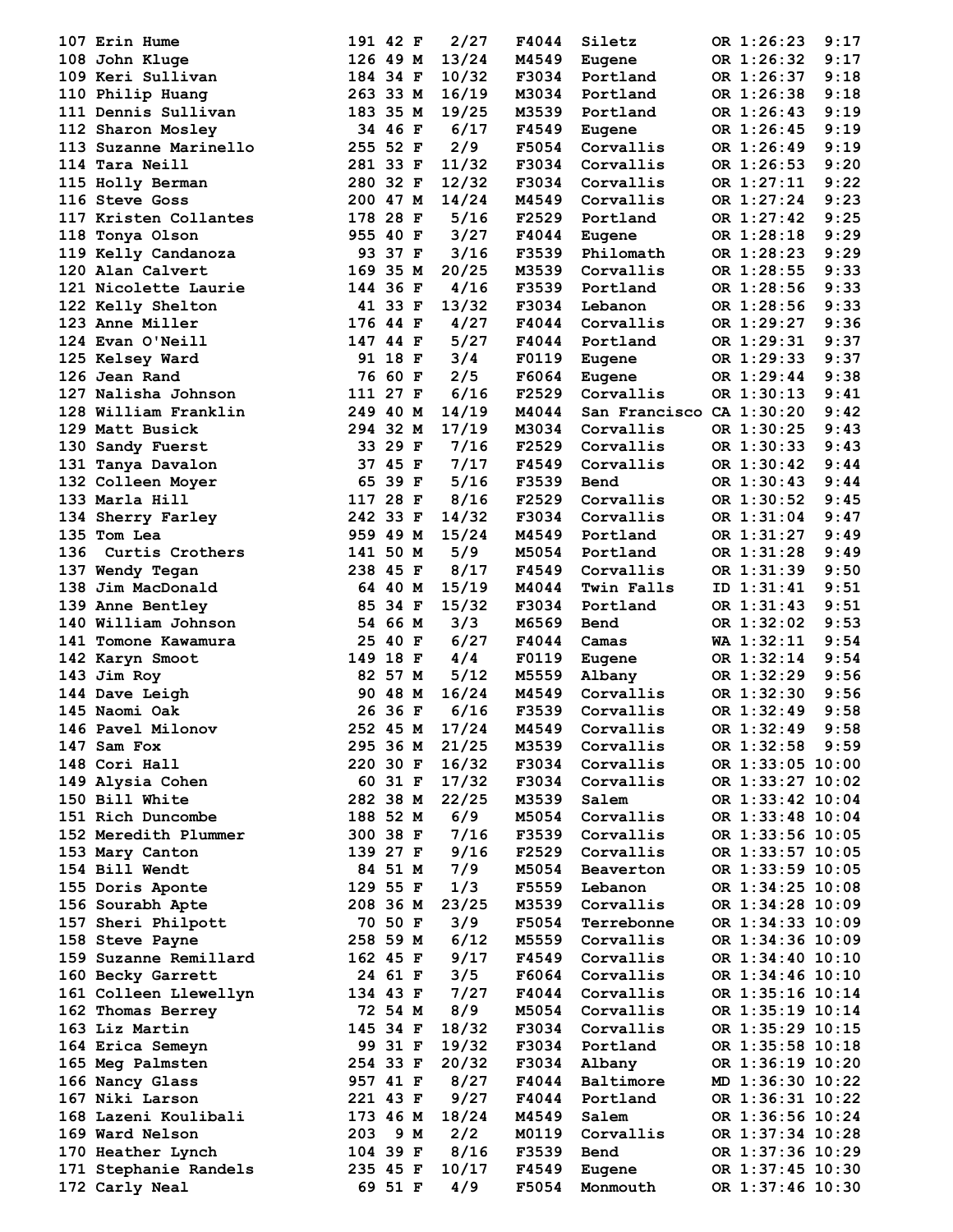| 173 Toni Hoyman                            | 23 54 F             | 5/9            | F5054                 | Philomath          | OR 1:37:54 10:31                     |
|--------------------------------------------|---------------------|----------------|-----------------------|--------------------|--------------------------------------|
| 174 Elke-Marion Asleson                    | 66 57 F             | 2/3            | <b>F5559</b>          | Albany             | OR 1:38:42 10:36                     |
| 175 Amy Yates                              | 958 37 F            | 9/16           | F3539                 | Portland           | OR 1:38:53 10:37                     |
| 176 Keith Nelson                           | 271 57 M            | 7/12           | M5559                 | Eugene             | OR 1:38:54 10:37                     |
| 177 Barbara Pratt                          | 196 24 F            | 3/3            | F2024                 | Independence       | OR 1:38:56 10:37                     |
| 178 Amy Hulan                              | 80 39 F             | 10/16          | F3539                 | Corvallis          | OR 1:39:27 10:41                     |
| 179 Jarrett Altman                         | 960 40 F            | 10/27          | F4044                 | Portland           | OR 1:39:37 10:42                     |
| 180 Bob Altman                             | 962 44 M            | 16/19          | M4044                 | Portland           | OR 1:39:39 10:42                     |
| 181 Kathy Fultz                            | 199 53 F            | 6/9            | <b>F5054</b>          | Monmouth           | OR 1:39:42 10:42                     |
| 182 Steven Goins                           | 270 55 M            | 8/12           | M5559                 | <b>Eugene</b>      | OR 1:40:04 10:45                     |
| 183 Kate Sanders                           | 205 32 F            | 21/32          | F3034                 | Corvallis          | OR 1:40:39 10:48                     |
| 184 Travis Smith                           | 122 38 M            | 24/25          | M3539                 |                    | Adair Village OR 1:40:51 10:50       |
| 185 Ressi Miller                           | 233 33 F            | 22/32          | F3034                 | Salem              | OR 1:41:26 10:53                     |
| 186 Hannah Schneider                       | 216 43 F            | 11/27          | F4044                 | Corvallis          | OR 1:41:39 10:55                     |
| 187 David MacKenzie                        | 214 47 M            | 19/24          | M4549                 | Corvallis          | OR 1:41:45 10:55                     |
| 188 Windy Noss                             | 239 34 F            | 23/32          | F3034                 | Corvallis          | OR 1:42:11 10:58                     |
| 189 Peter Fox                              | 94 48 M             | 20/24          | <b>M4549</b>          | Corvallis          | OR 1:42:26 11:00                     |
| 190 Brian Bovee                            | 92 38 M             | 25/25          | M3539                 | Corvallis          | OR 1:42:27 11:00                     |
| 191 Mimi Raiter                            | 181 48 F            | 11/17          | <b>F4549</b>          | Eugene             | OR 1:42:45 11:02                     |
| 192 Edward Camacho                         | 86 57 M             | 9/12           | M5559                 | Dallas             | OR 1:43:03 11:04                     |
|                                            |                     |                |                       | Corvallis          |                                      |
| 193 Liz Dent                               | 288 44 F            | 12/27          | F4044                 |                    | OR 1:43:09 11:04                     |
| 194 Sally Stafford                         | 135 64 F            | 4/5            | F6064                 | Corvallis          | OR 1:43:20 11:06                     |
| 195 Renee Kempka                           | 89 40 F             | 13/27          | F4044                 | Eugene             | OR 1:43:35 11:07                     |
| 196 Hannah Shallice                        | 38 34 F             | 24/32          | F3034                 | Eugene             | OR 1:43:36 11:07                     |
| 197 Adriene McNamara                       | 97 30 F             | 25/32          | F3034                 | Corvallis          | OR 1:44:10 11:11                     |
| 198 David O'Kain                           | 119 52 M            | 9/9            | M5054                 | Corvallis          | OR 1:44:16 11:12                     |
| 199 Charles Fox                            | 299 42 M            | 17/19          | <b>M4044</b>          | Charleston         | OR 1:44:23 11:12                     |
| 200 Tani Mollahan                          | 146 44 F            | 14/27          | F4044                 | Yamhill            | OR 1:44:33 11:14                     |
| 201 Christopher Schoenbein                 | 217 21 M            | 6/6            |                       | M2024 McMinneville | OR 1:44:38 11:14                     |
| 202 Barbara Lagerquist                     | 279 44 F            | 15/27          | F4044                 | Corvallis          | OR 1:44:45 11:15                     |
| 203 Jill Poyer                             | 161 61 F            | 5/5            | <b>F6064</b>          | McMinneville       | OR 1:44:50 11:15                     |
| <b>204 Mike Linse</b>                      | 956 59 M            | 10/12          | M5559                 | Corvallis          | OR 1:46:01 11:23                     |
| 205 Justin Soares                          | 223 30 M            | 18/19          | M3034                 | Corvallis          | OR 1:46:05 11:23                     |
| 206 Christian Amondson                     | 228 33 M            | 19/19          | M3034                 | <b>Eugene</b>      | OR 1:46:13 11:24                     |
| 207 Courtney Armentrout                    | 168 38 F            | 11/16          | <b>F3539</b>          | Corvallis          | OR 1:46:31 11:26                     |
| 208 Celene Carillo                         | 197 32 F            | 26/32          | F3034                 | Corvallis          | OR 1:46:48 11:28                     |
| 209 Kelsey Garbutt                         | 102 27 F            | 10/16          | F2529 Bend            |                    | OR 1:46:51 11:28                     |
| 210 Brianna Beechler                       | 209 29 F            | 11/16          | <b>F2529</b>          | Corvallis          | OR 1:47:07 11:30                     |
| 211 Anne Nolin                             | 251 50 F            | 7/9            | F5054                 | Corvallis          | OR 1:47:22 11:32                     |
| 212 Barbara Hazlett                        | 50 43 F 16/27       |                | F4044                 | Corvallis          | OR 1:47:27 11:32                     |
| 213 Patricia Wigney                        | 167 55 F            | 3/3            | F5559                 | Eugene             | OR 1:47:52 11:35                     |
| 214 Tom Field                              | 259 46 M            | 21/24          | M4549                 | Corvallis          | OR 1:47:53 11:35                     |
| 215 Katie Jacobson                         | 87 30 F             | 27/32          | F3034                 | Portland           | OR 1:49:26 11:45                     |
| 216 Jessica Ratliff                        | 45 30 F             | 28/32          | F3034                 | Keizer             | OR 1:49:28 11:45                     |
| 217 Nikki Roth                             | 49 30 F             | 29/32          | F3034                 | Keizer             | OR 1:49:29 11:45                     |
| 218 Cindy Fegles                           | 46 42 F             | 17/27          | F4044                 | Keizer             | OR 1:49:29 11:45                     |
| 219 Elizabeth Barnum                       | 114 28 F            | 12/16          | F2529                 | Portland           | OR 1:49:45 11:47                     |
| 220 Brenda Shaffer                         | 207 45 F            | 12/17          | <b>F4549</b>          | Corvallis          | OR 1:49:47 11:47                     |
| 221 Kimberly Harrison                      | 172 45 F            | 13/17          | <b>F4549</b>          | Eugene             | OR 1:50:07 11:49                     |
| 222 Martha Deckman                         | 123 27 F            | 13/16          | F2529                 | Portland           | OR 1:50:49 11:54                     |
| 223 Candace Lovejoy                        | 68 30 F             | 30/32          | F3034                 | Albany             | OR 1:51:41 11:59                     |
| 224 Jay Jamieson                           | 53 55 M             | 11/12          | M5559                 | Salem              | OR 1:52:08 12:02                     |
| 225 Brandi Langsdorf                       | 118 38 F            | 12/16          | F3539                 | Corvallis          | OR 1:52:46 12:06                     |
| 226 Patrick Harrison                       | 171 46 M            | 22/24          | M4549                 | Eugene             | OR 1:52:48 12:07                     |
| 227 Shelley Starkey                        | 52 49 F             | 14/17          | <b>F4549</b>          | Corvallis          | OR 1:53:35 12:12                     |
| 228 Paula Hunt                             | 81 47 F             | 15/17          | <b>F4549</b>          | Corvallis          | OR 1:53:35 12:12                     |
| 229 Bruce Bechtel                          | 27 44 M             | 18/19          | <b>M4044</b>          | Corvallis          | OR 1:54:29 12:17                     |
| 230 Kristin Ellenson                       | 211 42 F            | 18/27          | F4044                 | Corvallis          | OR 1:54:29 12:17                     |
| 231 Carolyn Richards                       | 58 39 F             | 13/16          | F3539                 | Corvallis          | OR 1:54:30 12:17                     |
| 232 Ron Fox                                | 298 72 M            | 1/1            | M7074                 | Charleston         | OR 1:54:35 12:18                     |
|                                            | 131 53 F            | 8/9            | F5054                 |                    | Battle Ground WA 1:55:10 12:22       |
| 233 Heidi Fitzgerald                       |                     | 9/9            |                       | Salem              |                                      |
| 234 Colleen Mundy                          | 947 54 F            |                | F5054                 |                    | OR 1:55:16 12:22                     |
| 235 John Hurst                             | 247 48 M            | 23/24          | M4549                 | Salem              | OR 1:55:21 12:23                     |
| 236 Joey Vogt                              | 246 49 M            | 24/24          | <b>M4549</b>          | Crabtree           | OR 1:55:23 12:23                     |
| 237 Heather Kenyon<br>238 Lawrence Navarro | 40 39 F<br>195 44 M | 14/16<br>19/19 | F3539<br><b>M4044</b> | Lebanon<br>Siletz  | OR 1:55:30 12:24<br>OR 1:55:33 12:24 |
|                                            |                     |                |                       |                    |                                      |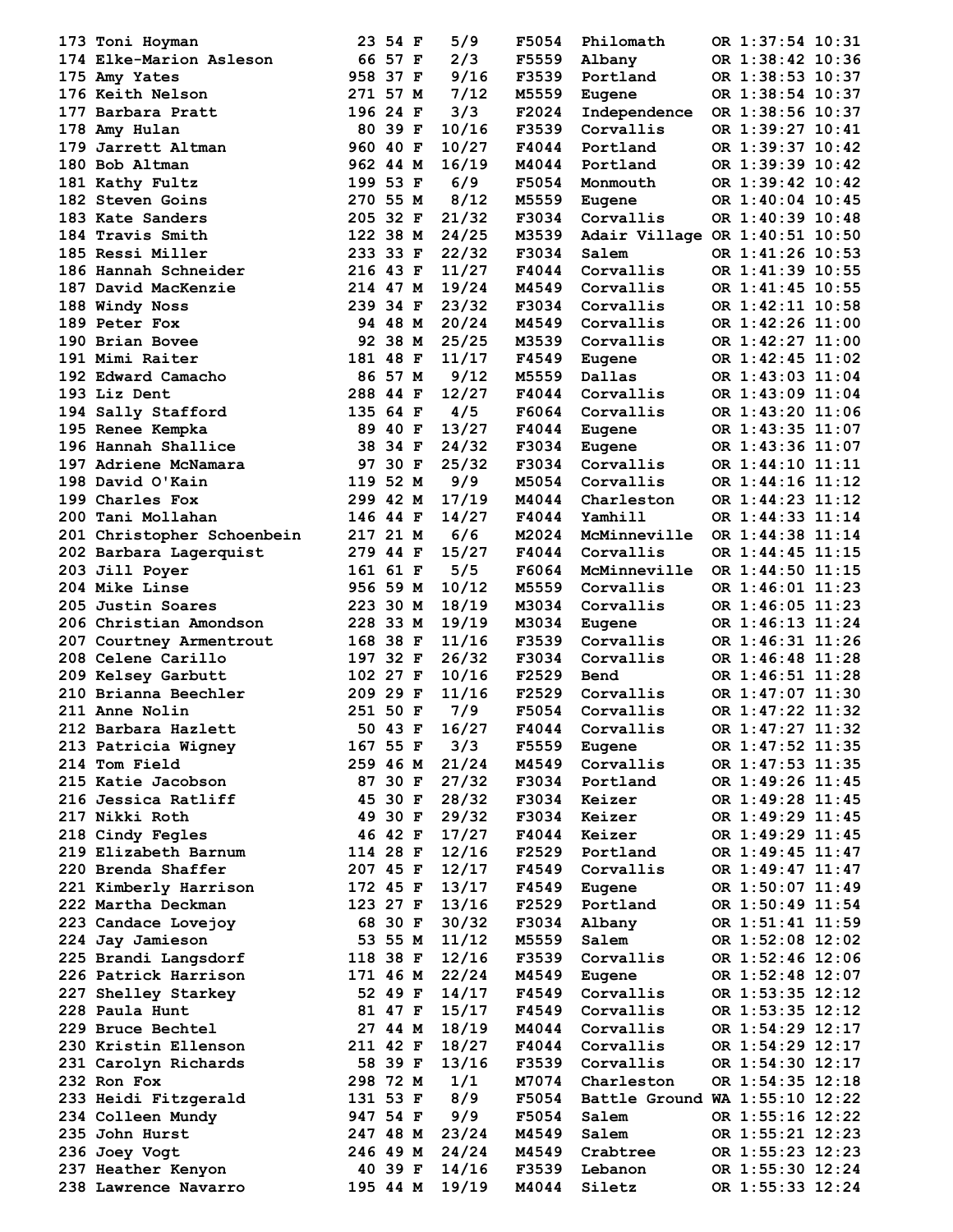| 239 Ann Dyer              | 290 42 F | 19/27<br>F4044 | Corvallis    | OR 1:55:55 12:27 |
|---------------------------|----------|----------------|--------------|------------------|
| 240 Jen Beasley           | 229 35 F | 15/16<br>F3539 | Portland     | OR 1:56:07 12:28 |
| 241 Inga Zasada           | 218 40 F | 20/27<br>F4044 | Corvallis    | OR 1:56:18 12:29 |
| 242 Dennis Borden         | 130 60 M | 1/2<br>M6064   | Albany       | OR 1:56:23 12:30 |
| 243 Kathleen Birkholz     | 31 42 F  | 21/27<br>F4044 | Eugene       | OR 1:56:25 12:30 |
| 244 Francesca Arico       | 944 29 F | 14/16<br>F2529 | Corvallis    | OR 1:56:28 12:30 |
| 245 Sasitorn Seisamburana | 164 44 F | 22/27<br>F4044 | Corvallis    | OR 1:56:43 12:32 |
| 246 Kara Smith-Kleeman    | 292 35 F | 16/16<br>F3539 | Corvallis    | OR 1:56:43 12:32 |
| 247 Ed Cameron            | 264 61 M | 2/2<br>M6064   | Salem        | OR 1:58:49 12:45 |
| 248 Jamie Derrickson      | 110 31 F | 31/32<br>F3034 | Albany       | OR 2:00:02 12:53 |
| 249 Serai Elder           | 75 29 F  | 15/16<br>F2529 | McMinneville | OR 2:02:30 13:09 |
| 250 Angi Elder            | 74 27 F  | 16/16<br>F2529 | McMinneville | OR 2:02:32 13:09 |
| 251 Sarah Schnitzius      | 237 31 F | 32/32<br>F3034 | Springfield  | OR 2:03:35 13:16 |
| 252 Joanne Demay          | 124 65 F | 1/1<br>F6569   | Salem        | OR 2:03:41 13:17 |
| 253 Madeline Mulhern      | 946 42 F | 23/27<br>F4044 | Salem        | OR 2:05:25 13:28 |
| 254 Tracie Ross           | 19 40 F  | 24/27<br>F4044 | Corvallis    | OR 2:06:50 13:37 |
| 255 Kate Lindburg         | 202 48 F | 16/17<br>F4549 | Corvallis    | OR 2:06:51 13:37 |
| 256 Matthew Rieke         | 275 56 M | 12/12<br>M5559 | Albany       | OR 2:13:11 14:18 |
| 257 Cyndy Meno            | 185 42 F | 25/27<br>F4044 | Eugene       | OR 2:15:28 14:33 |
| 258 Jen Wyld              | 153 41 F | 26/27<br>F4044 | Eugene       | OR 2:15:30 14:33 |
| 259 Wanda Jeppsen         | 88 72 F  | 1/1<br>F7074   | Corvallis    | OR 2:24:35 15:31 |
| 260 Uma Polisetti         | 107 40 F | 27/27<br>F4044 | Corvallis    | OR 2:37:11 16:52 |
| 261 Lori Tubbs            | 78 48 F  | 17/17<br>F4549 | Corvallis    | OR 2:44:31 17:39 |

### **15K Awards List**

|                                                                               | ********** FEMALE OVERALL *********** |  |  |
|-------------------------------------------------------------------------------|---------------------------------------|--|--|
| 1 Jenn Shelton 25 Ashland 0R 1:04:57 6:59                                     |                                       |  |  |
| ********** MALE OVERALL ***********                                           |                                       |  |  |
| 1 Matt Lieto 31 Bend OR 59:11 6:21                                            |                                       |  |  |
|                                                                               | ********** FEMALE MASTERS *********** |  |  |
| 1 48 Kristin Lesseig 15 43 Corvallis OR 1:12:51 7:49                          |                                       |  |  |
|                                                                               | ********** MALE MASTERS ***********   |  |  |
| 1 177 Michael Tyler 15 42 Salem 6R 1:02:40 6:44                               |                                       |  |  |
|                                                                               | MALE AGE GROUP: $1 - 19$              |  |  |
| 1 287 Andrew Miller 15 13 Corvallis 0R 1:22:58 8:54                           |                                       |  |  |
|                                                                               | FEMALE AGE GROUP: 1 - 19              |  |  |
| 1 273 Piper McDonald 15 13 Bend OR 1:12:25 7:47                               |                                       |  |  |
|                                                                               | MALE AGE GROUP: $20 - 24$             |  |  |
| 1 189 Leland Fulton 15 23 Philomath 0R 1:00:16 6:28                           |                                       |  |  |
|                                                                               | FEMALE AGE GROUP: 20 - 24             |  |  |
| 1 256 Brianna Andersdon-Gregg 15 23 Springfield OR 1:07:36 7:16               |                                       |  |  |
|                                                                               | MALE AGE GROUP: 25 - 29               |  |  |
| 269 Nick Auyeung 25 Au U.S. 25 Corvallis 369 Nick Auyeung 269 15 25 Corvallis |                                       |  |  |
|                                                                               |                                       |  |  |
|                                                                               |                                       |  |  |
|                                                                               | MALE AGE GROUP: 30 - 34               |  |  |
| 1 140 David Cleveland 15 34 Portland 0R 1:02:45 6:44                          |                                       |  |  |
|                                                                               | <b>FEMALE AGE GROUP: 30 - 34</b>      |  |  |
| 1 154 Jessica Dobek 15 30 Tualatin 0R 1:06:50 7:11                            |                                       |  |  |
|                                                                               |                                       |  |  |
| MALE AGE GROUP: 35 - 39<br>1 137 Andrew Baird 15 36 Portland 0R 59:21 6:23    |                                       |  |  |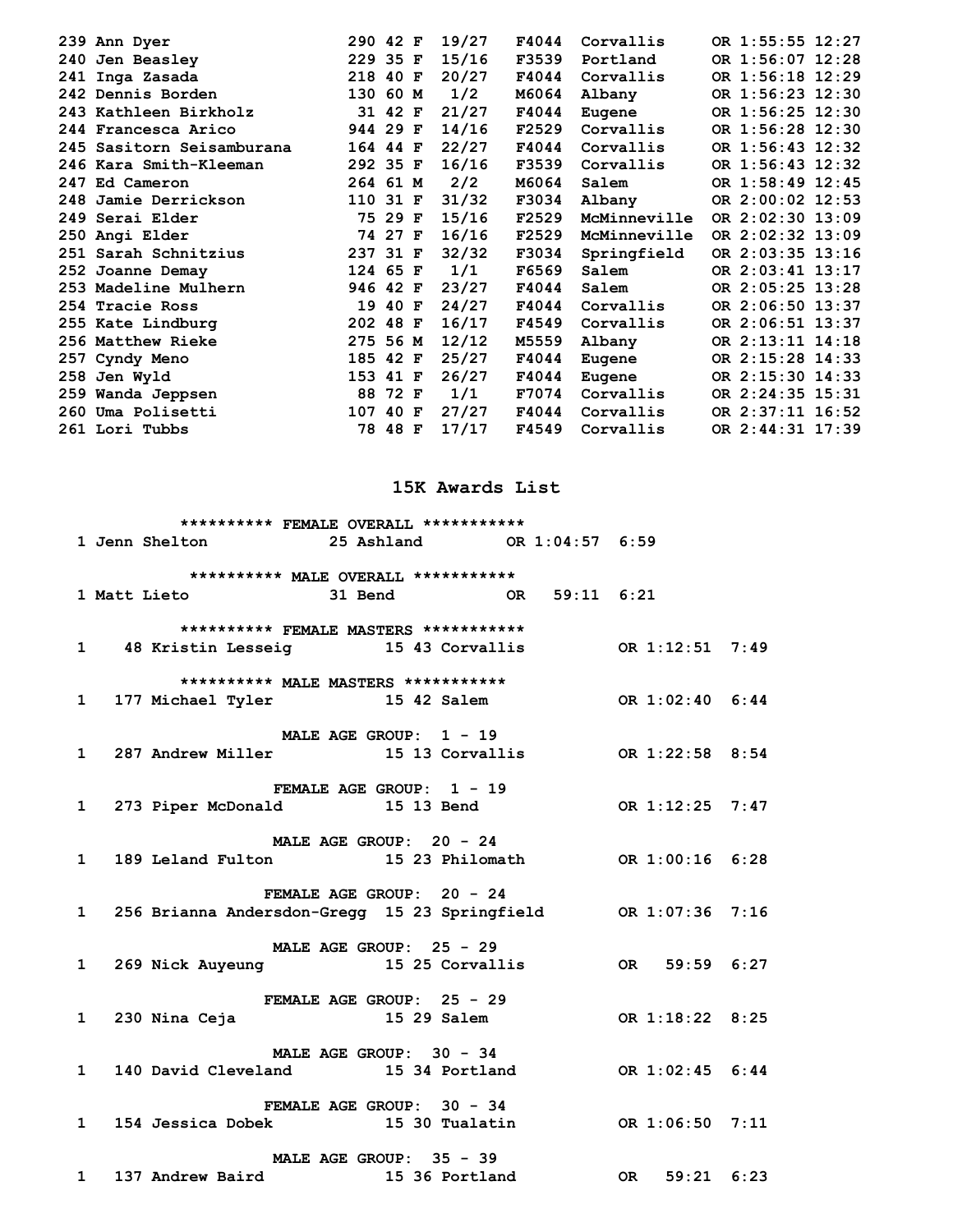|              | FERTALE AUST UROUP: 35 - 39<br>15 35 Salem 0R 1:11:50 7:43                        | FEMALE AGE GROUP: 35 - 39        |                                   |  |  |
|--------------|-----------------------------------------------------------------------------------|----------------------------------|-----------------------------------|--|--|
|              |                                                                                   |                                  |                                   |  |  |
|              | 1 190 Don Gallogly 15 41 Corvallis 6:54                                           |                                  | MALE AGE GROUP: 40 - 44           |  |  |
|              |                                                                                   | FEMALE AGE GROUP: 40 - 44        |                                   |  |  |
|              | 1 191 Erin Hume 15 42 Siletz OR 1:26:23 9:17                                      |                                  |                                   |  |  |
|              |                                                                                   | MALE AGE GROUP: 45 - 49          |                                   |  |  |
|              | 1 206 Frank Schnekenburger 15 49 Corvallis OR 1:09:25 7:27                        |                                  |                                   |  |  |
|              |                                                                                   | <b>FEMALE AGE GROUP: 45 - 49</b> |                                   |  |  |
|              | 1 274 Tawnie McDonald 15 46 Bend 0R 1:14:56 8:03                                  |                                  |                                   |  |  |
|              |                                                                                   | MALE AGE GROUP: 50 - 54          |                                   |  |  |
|              | 1 55 Randall Law 15 54 Corvallis OR 1:14:47 8:02                                  |                                  |                                   |  |  |
|              |                                                                                   | <b>FEMALE AGE GROUP: 50 - 54</b> |                                   |  |  |
|              | 1 59 Martha Rockey 15 50 Corvallis OR 1:24:39 9:05                                |                                  |                                   |  |  |
|              |                                                                                   | MALE AGE GROUP: 55 - 59          |                                   |  |  |
|              | 1 151 Dave Taylor 15 59 Corvallis 6 0R 1:07:30 7:15                               |                                  |                                   |  |  |
|              |                                                                                   |                                  |                                   |  |  |
|              | FEMALE AGE GROUP: 55 - 59<br>129 Doris Aponte 15 55 Lebanon 6 0R 1:34:25 10:08    |                                  |                                   |  |  |
|              |                                                                                   | MALE AGE GROUP: $60 - 64$        |                                   |  |  |
|              | 1 130 Dennis Borden 15 60 Albany 15 0R 1:56:23 12:30                              |                                  |                                   |  |  |
|              |                                                                                   | FEMALE AGE GROUP: 60 - 64        |                                   |  |  |
|              | FEMALE AGE GROUP: $60 - 64$<br>132 Jeanette Groesz 15 60 Redmond 0R 1:23:38 8:59  |                                  |                                   |  |  |
|              |                                                                                   | MALE AGE GROUP: 65 - 69          |                                   |  |  |
| $\mathbf{1}$ |                                                                                   |                                  |                                   |  |  |
|              |                                                                                   |                                  |                                   |  |  |
|              | FEMALE AGE GROUP: 65 - 69<br>124 Joanne Demay 15 65 Salem (1995) 0R 2:03:41 13:17 |                                  |                                   |  |  |
|              |                                                                                   |                                  |                                   |  |  |
|              | MALE AGE GROUP: $70 - 74$<br>1 298 Ron Fox                                        |                                  | 15 72 Charleston OR 1:54:35 12:18 |  |  |
|              |                                                                                   | FEMALE AGE GROUP: 70 - 74        |                                   |  |  |
|              | 1 88 Wanda Jeppsen<br>15 72 Corvallis 0R 2:24:35 15:31                            |                                  |                                   |  |  |

#### **5K Overall Results**

| Place Name |                        | No.          |         | Ag S Div/Tot | Div   | City        |           | St Time | Pace            |
|------------|------------------------|--------------|---------|--------------|-------|-------------|-----------|---------|-----------------|
|            | ====================== |              |         |              |       |             |           | ======= |                 |
|            | 1 Tyler Bushnell       | 964 32 M     |         | 1/3          | M3034 | Philomath   | <b>OR</b> | 21:02   | 6:47            |
|            | 2 Jordan Risinger      | 284 14 M     |         | 1/6          | M0119 | Albany      | 0R        | 25:27   | 8:12            |
|            | 3 Joshua Risinger      | 285 11 M     |         | 2/6          | M0119 | Albany      | 0R        | 25:52   | 8:20            |
|            | 4 Mark Yeager          | 248 54 M     |         | 1/1          | M5054 | Albany      | 0R        | 26:16   | 8:28            |
|            | 5 Marc Leroux          |              | 1 43 M  | 1/5          | M4044 | Corvallis   | 0R        | 26:31   | 8:32            |
|            | 6 Molly Macgraw        | 268 19 F     |         | 1/3          | F0119 | Corvallis   | <b>OR</b> | 26:36   | 8:34            |
|            | 7 Avery Fishburn       | 244 13 M     |         | 3/6          | M0119 | Philomath   | 0R        | 27:00   | 8:42            |
|            | 8 Wally Cessanese      |              | 14 10 M | 4/6          | M0119 | Eugene      | OR.       | 27:20   | 8:48            |
|            | 9 George Hoffmann      |              | 12 56 M | 1/1          | M5559 | Corvallis   | 0R        | 29:36   | 9:32            |
|            | 10 Shirley Shaw        | 949 59 F     |         | 1/1          | F5559 | Corvallis   | 0R        | 29:37   | 9:32            |
|            | 11 Aidan Richards      | $\mathbf{2}$ | 8 M     | 5/6          | M0119 | Corvallis   | 0R        | 29:39   | 9:33            |
|            | 12 Josh Sumantri       | 227 22 M     |         | 1/1          | M2024 | Eugene      | OR.       | 29:54   | 9:38            |
|            | 13 Justin Milliard     | 180 26 M     |         | 1/1          | M2529 | Albany      | 0R        | 30:02   | 9:40            |
| 14         | Jennifer Stadstad      |              | 5 34 F  | 1/6          | F3034 | Albany      | OR.       | 31:19   | 10:05           |
|            | 15 Billie Moser        | 266 44 F     |         | 1/4          | F4044 | Springfield | 0R        |         | $31:34$ $10:10$ |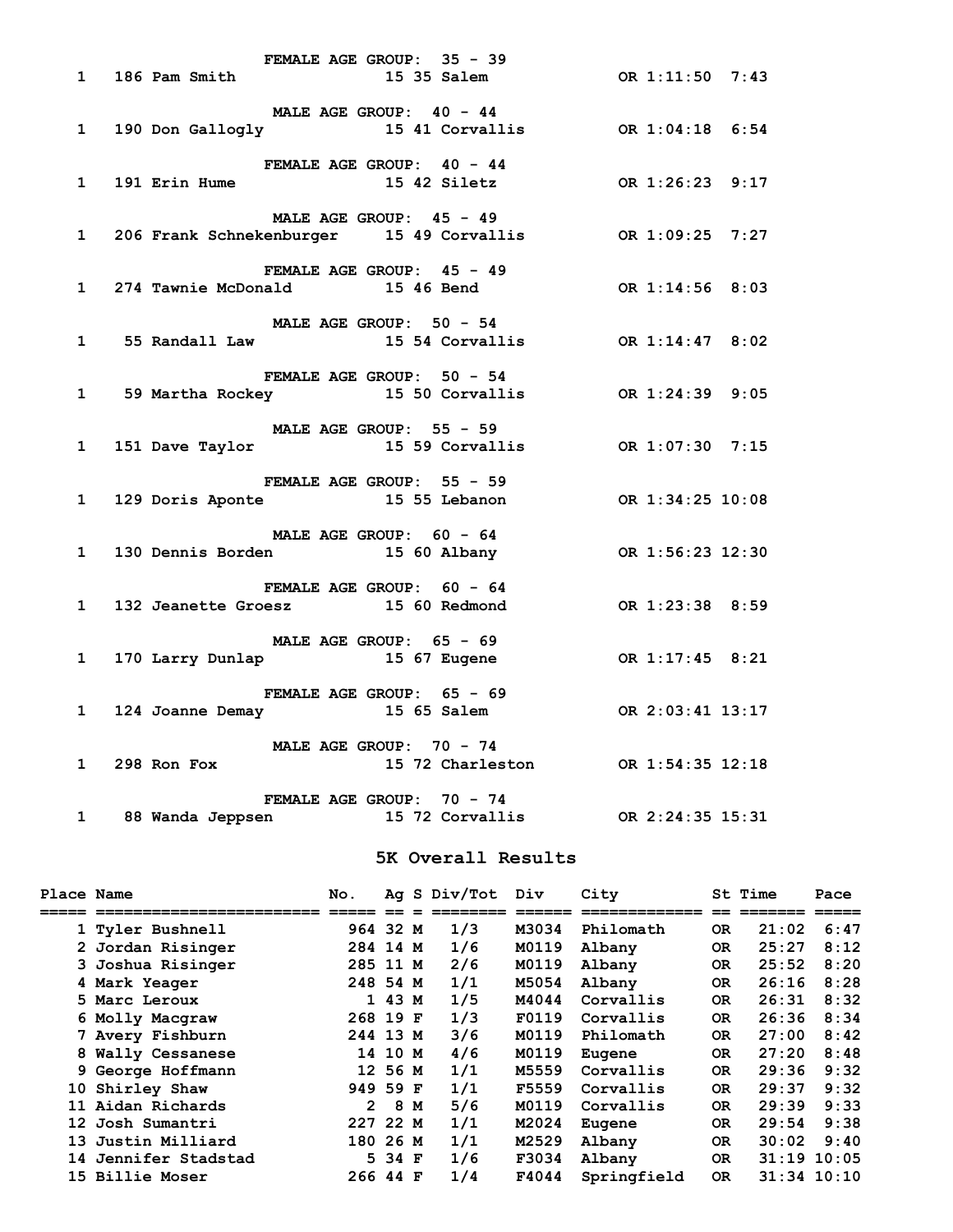| 16 Jackson Tegan         | 291 11 M |         |   | 6/6 | M0119 | Corvallis   | 0R        | $32:19$ $10:24$  |
|--------------------------|----------|---------|---|-----|-------|-------------|-----------|------------------|
| 17 Alberto Carbonell     | 7        | 32 M    |   | 2/3 | M3034 | Corvallis   | OR.       | 32:38 10:31      |
| Sonya Milonov<br>18      | 253 22 F |         |   | 1/2 | F2024 | Corvallis   | OR.       | $33:14$ 10:42    |
| 19 Erin Fox              | 296 35 F |         |   | 1/2 | F3539 | Corvallis   | OR.       | 33:57 10:56      |
| Julie Brand<br>20        | 965 30 F |         |   | 2/6 | F3034 | Sublimity   | OR.       | 33:57 10:56      |
| 21 Bethany Llewellyn     | 16       | 11 F    |   | 2/3 | F0119 | Corvallis   | OR.       | 33:58 10:56      |
| 22 Richard Muller        | 17       | 41 M    |   | 2/5 | M4044 | Albany      | OR.       | $34:08$ 10:59    |
| 23 Helen Kupeli          |          | 18 49 F |   | 1/1 | F4549 | Corvallis   | OR.       | 34:26 11:05      |
| 24 Mark O'Leavey         | 963 47 M |         |   | 1/1 | M4549 | Portland    | OR.       | 34:41 11:10      |
| Jordana McDonald<br>25.  |          | 4 44 F  |   | 2/4 | F4044 | Salem       | OR.       | $35:12$ $11:20$  |
| 26 Daniel Stone          | 6        | 30 M    |   | 3/3 | M3034 | Corvallis   | OR.       | $35:40$ 11:29    |
| Jody Chilvers<br>27      | 245 35 F |         |   | 2/2 | F3539 | Corvallis   | OR.       | $35:46$ $11:31$  |
| 28 Daniel Sudakin        | 243 41 M |         |   | 3/5 | M4044 | Corvallis   | OR.       | $35:56$ $11:34$  |
| 29 Laura McCandlish      |          | 56 29 F |   | 1/2 | F2529 | Corvallis   | OR.       | $36:06$ 11:37    |
| 30 Mike McCarter         | 226 62 M |         |   | 1/1 | M6064 | Salem       | OR.       | 36:48 11:51      |
| 31 Stefanie Mayrhofer    | 267 23 F |         |   | 2/2 | F2024 | Austria     |           | 37:39 12:07      |
| 32 Brittany May          |          | 10 29 F |   | 2/2 | F2529 | Albany      | OR.       | $37:52$ $12:11$  |
| 33 Lindsey Lawrence      | 9        | 32 F    |   | 3/6 | F3034 | Eugene      | OR.       | $37:52$ $12:12$  |
| 34 Melissa Anderson      | 13       | 31 F    |   | 4/6 | F3034 | Keizer      | OR.       | $39:20$ 12:40    |
| Sue Richards<br>35.      |          | 28 41 F |   | 3/4 | F4044 | Corvallis   | OR.       | $39:27$ $12:42$  |
| 36 Jens Lovtang          | 3        | 40 M    |   | 4/5 | M4044 | Redmond     | OR.       | $41:09$ 13:15    |
| 37 Rosemary Hume         | 192      | 9       | F | 3/3 | F0119 | Siletz      | OR.       | 41:23 13:19      |
| Jennifer Duringer<br>38. | 276 33 F |         |   | 5/6 | F3034 | Brownsville | OR.       | $42:50$ $13:48$  |
| 39<br>Jane Dods          | 73       | 73 F    |   | 1/1 | F7074 | Springfield | OR.       | 43:01 13:51      |
| Tanya Awaboy<br>40       | 961 41 F |         |   | 4/4 | F4044 | Portland    | OR.       | 43:50 14:07      |
| 41 Mike Hancourt         | 8        | 44 M    |   | 5/5 | M4044 | Salem       | <b>OR</b> | 44:20 14:17      |
| 42 Chelsey Franz         |          | 11 34 F |   | 6/6 | F3034 | Keizer      |           | OR 1:33:51 30:13 |
|                          |          |         |   |     |       |             |           |                  |

#### **5K Awards List**

 **\*\*\*\*\*\*\*\*\*\* FEMALE OVERALL RESULTS \*\*\*\*\*\*\*\*\*\*\*** 

|              | 1 Molly Macgraw 19 Corvallis OR 26:36 8:34            |                                             |  |                |
|--------------|-------------------------------------------------------|---------------------------------------------|--|----------------|
|              |                                                       | ********** MALE OVERALL RESULTS *********** |  |                |
|              | 1 Tyler Bushnell 32 Philomath OR 21:02 6:47           |                                             |  |                |
|              |                                                       |                                             |  |                |
|              |                                                       | MALE AGE GROUP: $1 - 19$                    |  |                |
|              | 1 284 Jordan Risinger 5 14 Albany 6 0R 25:27 8:12     |                                             |  |                |
|              |                                                       | FEMALE AGE GROUP: 1 - 19                    |  |                |
|              | 1 16 Bethany Llewellyn 5 11 Corvallis OR 33:58 10:56  |                                             |  |                |
|              |                                                       | MALE AGE GROUP: 20 - 24                     |  |                |
| $\mathbf{1}$ |                                                       |                                             |  |                |
|              |                                                       | FEMALE AGE GROUP: 20 - 24                   |  |                |
| $\mathbf{1}$ | 253 Sonya Milonov 5 22 Corvallis OR                   |                                             |  | $33:14$ 10:42  |
|              |                                                       | MALE AGE GROUP: $25 - 29$                   |  |                |
| $\mathbf{1}$ | 180 Justin Milliard 5 26 Albany 60 OR                 |                                             |  | $30:02$ $9:40$ |
|              |                                                       |                                             |  |                |
|              |                                                       | FEMALE AGE GROUP: 25 - 29                   |  |                |
| $\mathbf{1}$ | 56 Laura McCandlish 5 29 Corvallis 6 0R 36:06 11:37   |                                             |  |                |
|              |                                                       | MALE AGE GROUP: 30 - 34                     |  |                |
|              | 1 7 Alberto Carbonell 5 32 Corvallis 6 0R 32:38 10:31 |                                             |  |                |
|              |                                                       |                                             |  |                |
| $\mathbf{1}$ | 5 Jennifer Stadstad 5 34 Albany 6 0R 31:19 10:05      | FEMALE AGE GROUP: 30 - 34                   |  |                |
|              |                                                       |                                             |  |                |
|              |                                                       | FEMALE AGE GROUP: 35 - 39                   |  |                |
| $\mathbf{1}$ | 296 Erin Fox 5 35 Corvallis 0R 33:57 10:56            |                                             |  |                |
|              |                                                       | MALE AGE GROUP: 40 - 44                     |  |                |
| 1            | 1 Marc Leroux 5 43 Corvallis 60 OR                    |                                             |  | $26:31$ $8:32$ |
|              |                                                       |                                             |  |                |

 **FEMALE AGE GROUP: 40 - 44**